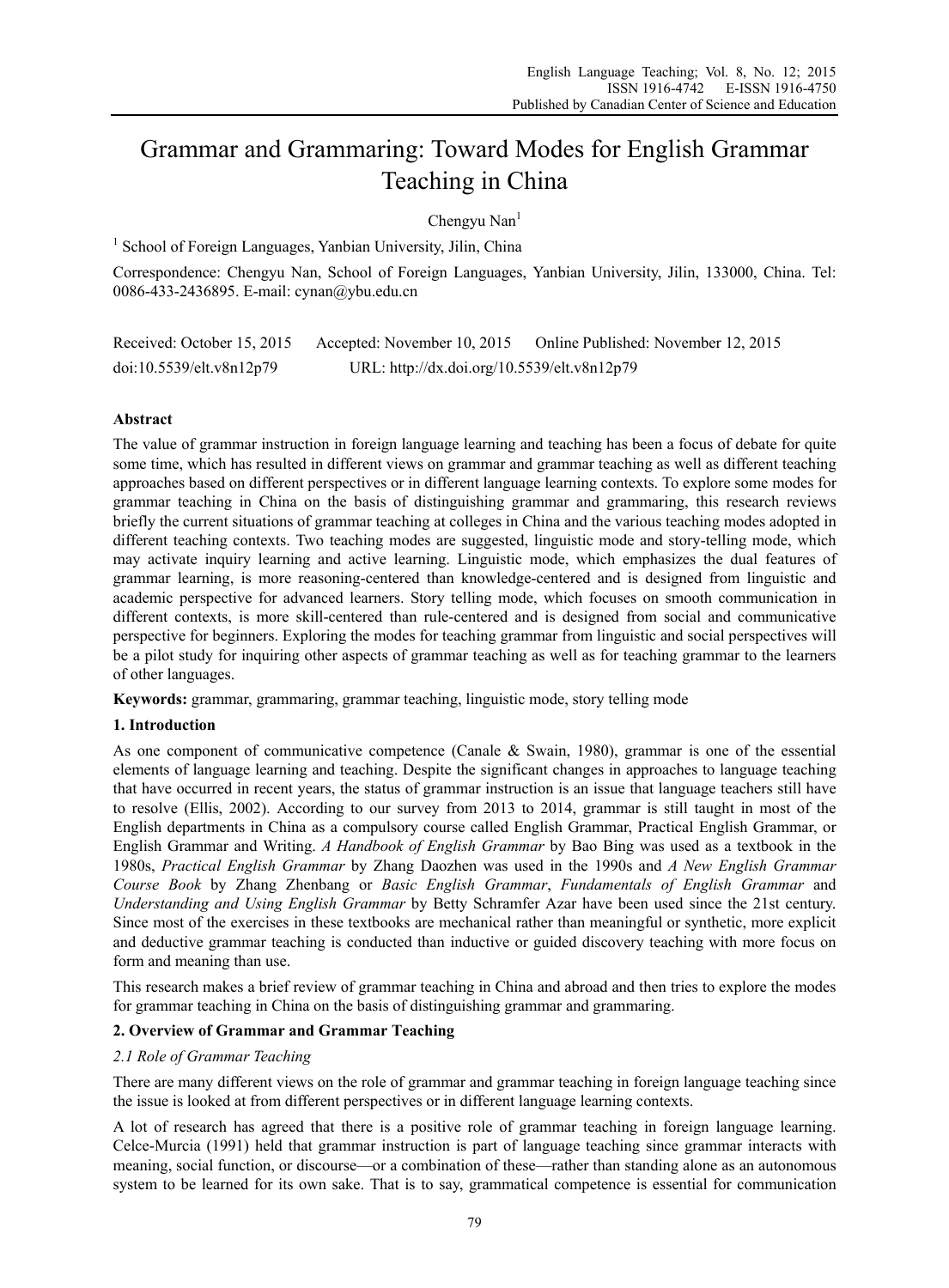(Brown, 1994; Larsen-Freeman & Long, 1991) and instructed learners are found to outperform uninstructed learners in their rate of learning and level of achievement (Long, 1988). Hinkel and Fotos (2002) argued that grammar teaching can enhance learner proficiency and accuracy and facilitate the internalization of its syntactic system. Designing tasks and curriculum that built on what learners already know represents one of the strengths of explicit grammar teaching within the format of communicative and interactional activities. Other scholars argued that teaching grammar should not be banned and grammar instruction should be carried out in a way that does not interfere with natural acquisition (Long, 1991). Explicit attention to grammatical form can contribute to spontaneous production as well (Housen, Pierrard & Van Daele, 2005; Sheen, 2005; Pawlak, 2007; Spada & Tomita, 2010; Scheffler, 2012). Scott (1989) drew the similar conclusion about explicit attention in his empirical study that explicitly instructed students outperformed in a grammar test than implicitly instructed ones.

But, according to Larsen-Freeman (2015), some scholars think grammar teaching has little value for natural language acquisition process (Krashen, 1981; Paradis, 2004) and learning grammar rules and practicing them are only of marginal value (Krashen, 1999, 2011) because it would not develop learners' grammatical competence.

#### *2.2 Grammar Teaching in Different Contexts*

Grammar teaching has experienced different teaching contents and approaches from The Grammar-Translation Method, The Direct Method, The Audio-Lingual Method, The Cognitive Method to The Communicative Approach. Scholars put forward Grammar Consciousness Raising Approach (Rutherford, 1987; Rutherford & Smith, 1988; Fotos, 1993), Interactional Feedback Approach (Lyster & Ranta, 1997; Mackey & Oliver, 2002), Textual Enhancement Teaching (Donghty & Varela, 1998), Textual Teaching or Discourse-based Teaching Mode (Hughes & MaCarthy, 1998; Carter, Hughes, & McCarthy, 2000; Celce-Murcia, 1990; Celce-Murcia & Olshtain, 2000), Processing Instruction Approach (VanPatten, 1996, 2002), Task-based Grammar Teaching (Fotos & Ellis, 1991; Dekeyser, 1998; Eliis, 2003), Interpretation-based Grammar Teaching (Ellis, 1993), Output Tasks Communicative Teaching (Swain, 2000), Story-based Approach (Adair-Hauck, Donato, & Cumo-Johanssen, 2000), Content-based Teaching (Schneider, 2005), etc. Pennington (2002) proposes a synthesis approach to grammatical pedagogy which emphasizes 4C—collocational, constructive, contextual and contrastive. Richards and Reppen (2014) proposed twelve principles as the basis for a pedagogy that focuses on acquiring learning to use grammar in texts. Larsen-Freeman (2003, 2015) recommended grammaring approach which fosters the ability of students to go beyond the input, for, after all, language learning is not about conformity to uniformity.

Chinese scholars adopted Dictogloss Mode (Gao,1998), Integrating Grammar Instruction (Zhao,1999), Cognitive Grammar Teaching (Huang, 2002; Lin & Jia, 2015), Task-based Mode (Zhang & Sun, 2009; Dai & Chen, 2005; Dai & Ren, 2006), etc. Cheng (2013) insisted on context and textual grammar teaching in China. Zhang (2011) talked about the idea of teaching grammar through a content-based approach, Liu (2012) proposed the integration of explicit and implicit strategies for English grammar teaching under Content-based Instruction and Nan (2015, in press) proved teaching multilingual students English grammar under Content-based Instruction is a highly effective means of developing students' multilingual proficiency.

## **3. Grammar and Grammaring**

Knowing grammar is not enough for real communication, but an inadequate knowledge of grammar would severely constrain one's capacity for effective communication. Grammar is a lexicogrammatical resource for making meaning. In the process of making meaning, grammar changes in both form and meaning to ensure appropriate use in different situations.

Grammaring was first put forward by Larsen-Freeman in 1992. She regards English grammar not only as a set of structural patterns, but also as an important resource for making meaning and for adapting language appropriately to the communicative context. The grammar system is not closed, but is rather constantly evolving, due to the creativity of its users as they make new meanings, making it impossible to distinguish errors from linguistic innovations without an appeal to sociopolitical factors, such as who is doing the talking (Larsen-Freeman, 2012, 2014b).

According to grammaring, grammar has features of duality to English majors, that is, it should be taken both as knowledge and as ability. When viewed as knowledge, the focus is on the acquisition and research of rules for sentence formation. When viewed as ability, the focus is on how grammar is used as a resource in the creation of spoken and written texts. (Richards & Reppen, 2014)

#### **4. Modes for Teaching Grammar**

Different teaching modes, such as a separate mode, an integrated mode, skills mode or knowledge mode, can be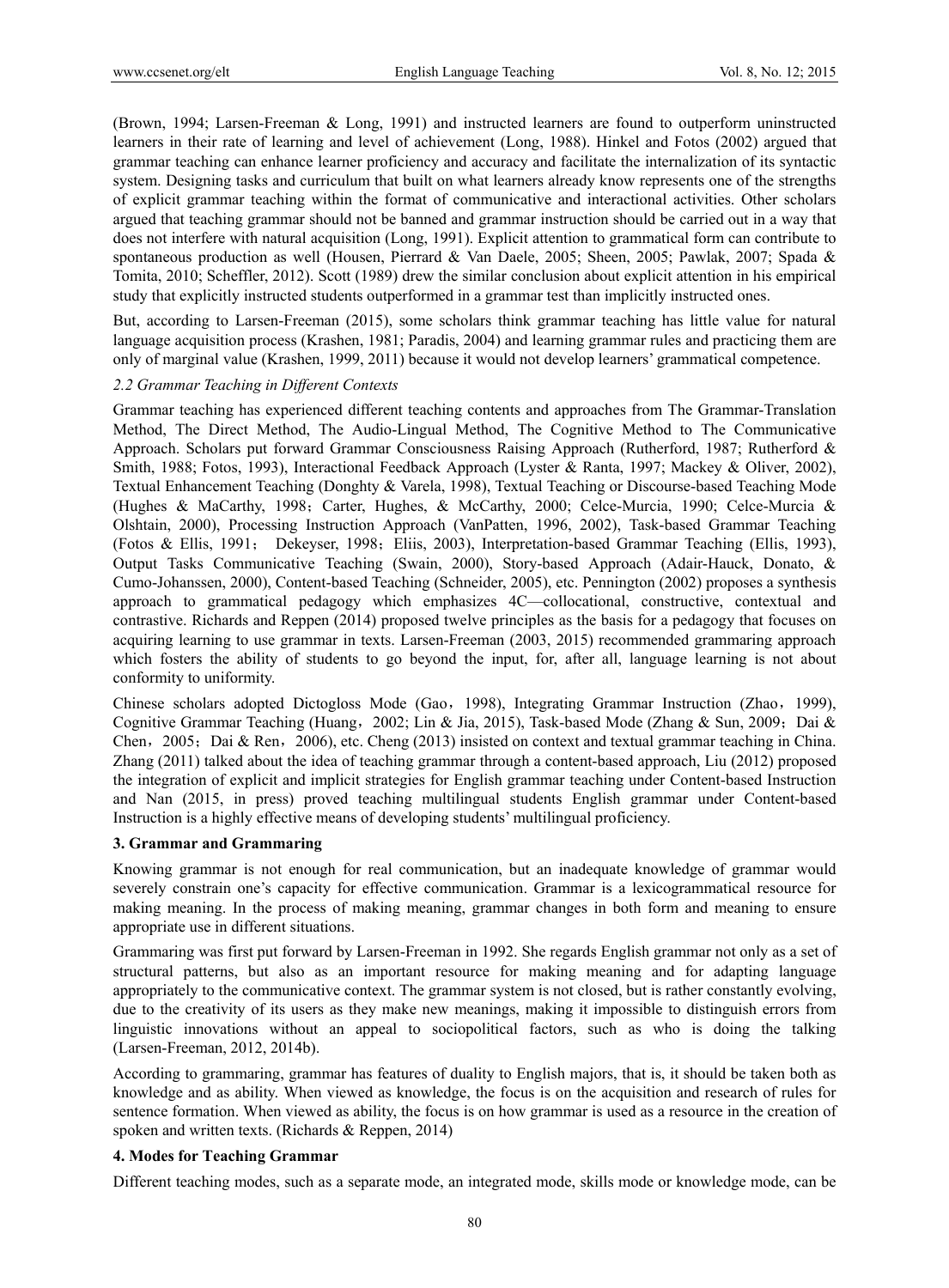adopted depending on certain variables in the language teaching contexts, such as leaner variables and instructional variables. This article will suggest two kinds of modes, story-telling mode for beginners and linguistic mode for advanced learners.

## *4.1 Linguistic Mode*

Larsen-Freeman (2002, 2014a) maintained that students need to know about the use of structures so that they understand the consequences of their choices since the grammatical system offers its users choices in how they wish to realize meanings and position themselves ideologically and socially. Therefore, grammar teaching should take place not only for understanding the rules but also for inducing the reasons of different sentence formations in different contexts.

English is rich in passive voice which is not possible in many of the other languages with similar passive formation, therefore it is very important for the learners to understand its different meanings in order for appropriate use. Since English passive voice can be used without referring to the agent of an action, the following three functions of passive voice are listed in most grammar books:

- to place emphasis on the agent, using *by*-phrase
- when the agent is unknown or unimportant
- the speaker does not wish to mention the agent

Usually some exercises of distinguishing active voice and passive voice are designed for the learners according to the three functions. In fact, more exercises which needs explanations in terms of linguistics can be designed and carried out in the classroom teaching. For example, asking the students to analyze the differences among A1, A2 and A3 in the following dialogue and explain the reasons or the purposes of Speaker A in answering in different ways.

A: *I won't go to the party.* 

B: *Why?*

A1: *You haven't invited me.*

A2: *Nobody has invited me.* 

A3: *I haven't been invited.* 

A1 is the most direct way of answering which expresses complaint to the listener B, and A2 is moderate but still expresses a kind of dissatisfaction, while A3 is a mild way which shows politeness. Being taught in this way, the learners will not only internalize the rules and functions but also inquiry the use of English passive voice. They will realize that choices of different forms of grammar can express various feelings and bring different communicative effects. In addition, since English passive voice is culturally related, the process of reasoning may also contribute to the learners' cross-cultural consciousness raising and their understanding of different worldviews and different ways that speakers of other languages construct experience in the world. (Larsen-Freeman, 2003)

Another example is teaching coordinate construction in English. It is very easy for the students to use *and* as a conjunction, but not easy for them to know how to use it for a pragmatic effect. Learners are usually taught that *and* should be used before the last component when it is used to coordinate more than three components. But in fact this rule can be violated for a specific reason.

- *a. Mary bought a skirt, a shirt, a coat and a handbag.*
- *b. Mary bought a skirt and a shirt and a coat and a handbag.*

Sentence *a* only tells us a fact, but Sentence *b* entails more than that. When *and* is used between all the noun phrases instead of being used only between the last two, it not only functions as connecting two coordinate structures but also embodies some emotional effect and rhetorical effect. This kind of grammar instruction enables the students to integrate form, meaning and use of grammar. In addition, it will motivate the learners to use grammar in a more flexible way since they know grammar is dynamic and changeable as stated below:

*There is a fundamental different between the laws of physics and the laws of language. The law of gravity is not modified by use: no matter how many times we throw a ball into the air, it will fall to the ground with the same acceleration. Rules of grammar, on the other hand, are modified by use.* (Haimen, 1985)

Linguistic mode emphasizes more reasoning and inquiring the pragmatics of grammar than understanding the form and meaning. It starts with a certain use of grammar and ends with more uses in different contexts. Its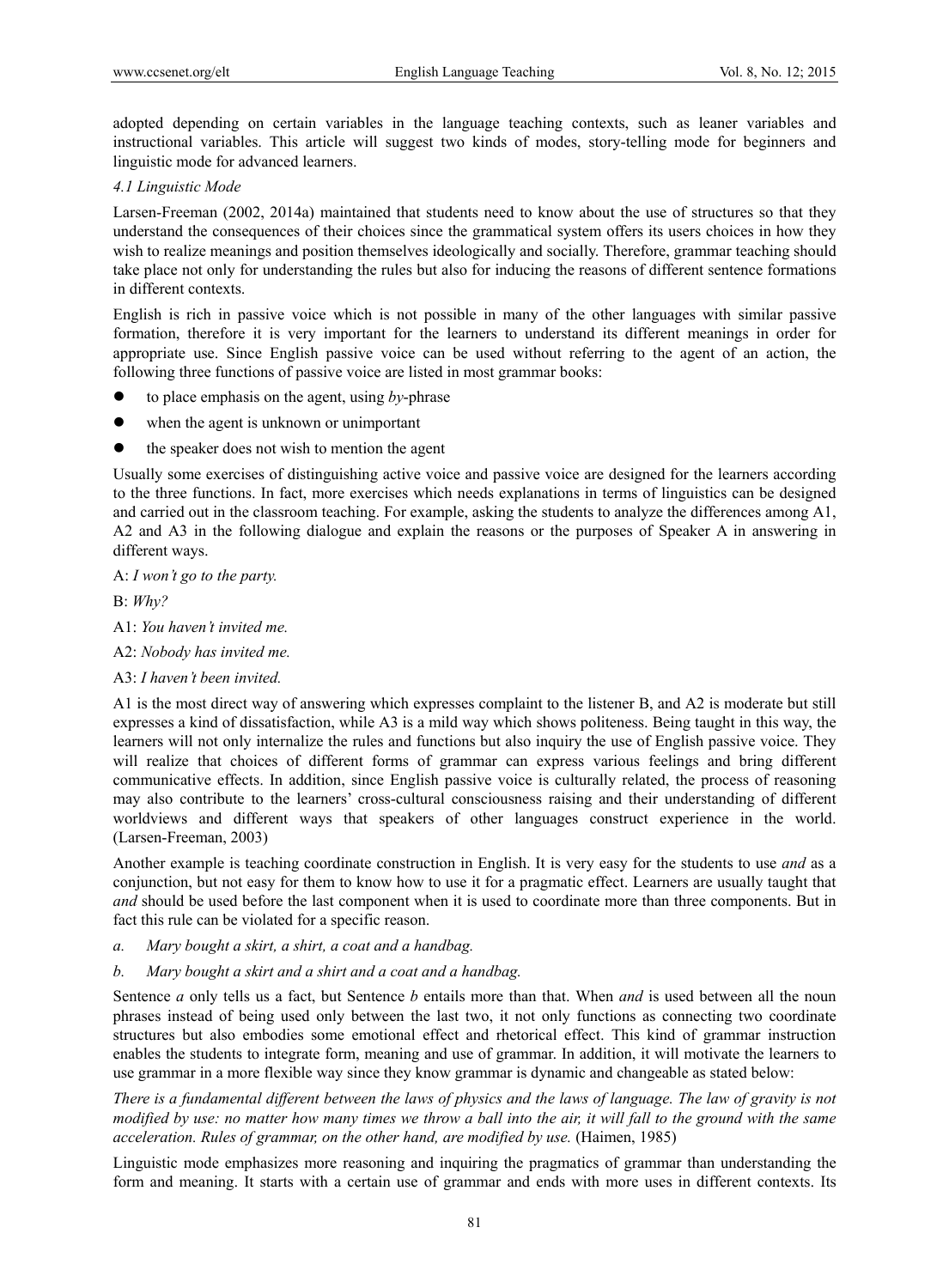circular process is the perfect combination of form, meaning and use and can be formulated as "general use→specific use→reasoning→different meanings→forms→other uses".

#### *4.2 Story Telling Mode*

A grammar lesson is not complete without an application stage. Ur (1988) emphasizes that application is believed to require "volume and repetition"; that is, learners need to be given adequate opportunities to use the items to be learnt as much as possible. Therefore, teachers should help learners make the leap from form-focused accuracy to meaning-focused fluency after explicit instructions by providing a variety of practice activities that will familiarize the learners with structure in contexts, giving practice both in form and communicative meaning. (Ur, 1996) Story telling mode is an effective way to apply what the students learn to real communication. English grammar can be taught in real communication through four language skills by listening, speaking, reading and writing some stories of both the teacher and the students. Therefore, it is also called integrated mode.

Sometimes it is difficult for the students, especially beginners, to use simple past and present perfect appropriately. Teaching English grammar to beginners by telling stories can help the students to better understand and use the tense and aspect more correctly. Firstly, we can ask the students to listen to our own stories, for example *My Love for Sports*, and ask them to recognize different tenses and then answer some related questions. Then the following reading material can be provided for the students to understand the form and meaning of simple past and present perfect.

*I'm an English teacher at YBU. I've taught English for more than 28 years. I've taught reading, listening, writing, grammar, linguistics and etc. In order to make my teaching more effective and more interesting, I got my MA in 1999 and Ph.D in 2007. I got a lot of fresh ideas about teaching when I was working in Australia and USA. I love teaching and I love my students.* 

After listening and reading, the students can be asked to have a free talk about their hobbies and learning experiences in small groups. In this way, they will be highly motivated to learn by hearing more stories which they might be or must be interested in. After class, they will be assigned to write down their own stories. It is more than grammar learning. It is grammaring, that is, applying a rule to produce a grammatical utterance. Students will get to know each other better by telling and listening to each other's stories.

In this way each grammatical structure is introduced in a meaningful context and follow-up communicative interactions are provided to serve as culminating activities that combine meaning, form and use. This mode is a circular process of "use in certain context →meaning→form→other meanings→more contexts".

#### **5. Conclusion**

Perhaps there will never be a solution to the debate about the value of teaching grammar because language learning and teaching contexts vary so greatly. Chinese learners learning a foreign language as a major need a certain degree of mastery of grammar of the target language though learning grammar is not the ultimate goal of leaning a foreign language. Therefore it is important to reform and adjust teaching contents and methods according to different teaching contexts, such as levels of students and linguistics backgrounds of the students.

Grammar can be taught both as knowledge and skills. Teaching grammar as knowledge, linguistic teaching mode emphasizes the dual features of grammar learning, understanding grammar rules and doing research of implicit grammar functions. This mode will empower the English learners with the potential and enthusiasm for inquiry learning and active learning. Story-telling teaching mode can not only provide rich materials for grammar teaching but also motivate students and facilitate their meaningful learning of English grammar as well as smooth communication in different contexts.

Exploring the modes for teaching grammar from linguistic and social perspectives will be a pilot study for researching from other perspectives as well as for teaching grammar to the learners of other languages.

### **Acknowledgements**

This research was granted by Jilin Province as an Educational Science Project (GH12025) with the topic of *Reform and Practice in Grammar Teaching Under Foreign Language Education in China*.

# **References**

Adair-Hauck, B., Donato, R., & Cumo-Johanssen, P. (2000). Using story-based approach to teach grammar. In J. Shrum, & E. Glisan (Eds.), *Teacher's handbook: Contextualized language instruction* (2<sup>nd</sup> ed.). Boston: Heinle & Heinle.

Brown, H. D. (1994). *Principles of Language Learning and Teaching*. Englewood Cliffs: Prentice Hall, Inc.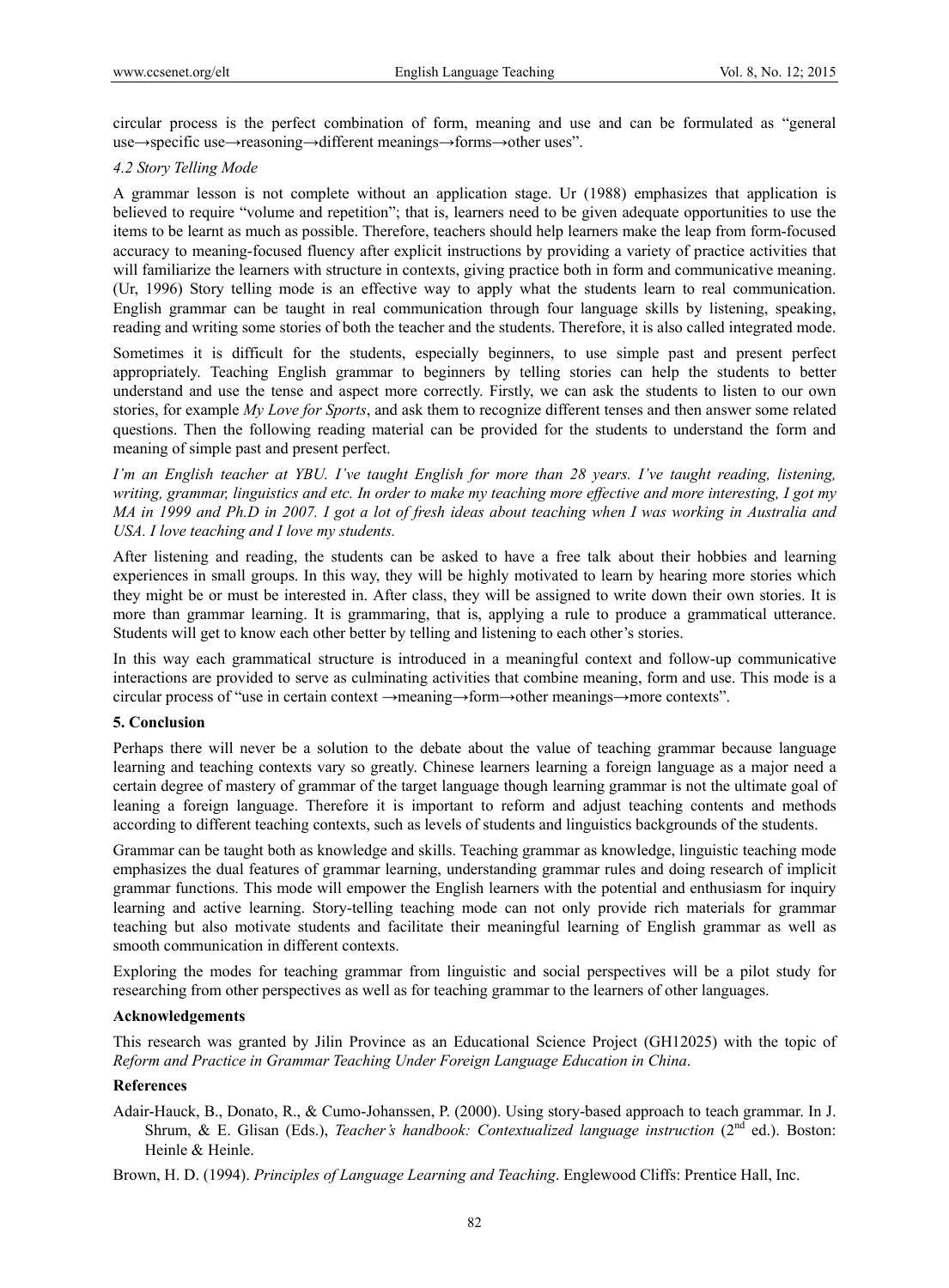- Canale, M., & Swain, M. (1980). Theoretical bases of communicative approaches to second language teaching and testing. *Applied Linguistics, 1*(1), 1-47. http://dx.doi.org/10.1093/applin/i.1.1
- Carter, R., Hughes, R., & McCarthy, M. (2000). *Exploring Grammar in Context*. Cambridge: Cambridge University Press.
- Celce-Murcia, M. (1990). Discourse analysis and grammar instruction. *Annual Review of Applied Linguistics, 11*, 135-151. Cambridge: Cambridge University Press. http://dx.doi.org/10.1017/s0267190500002002.
- Celce-Murcia, M. (1991). Grammar pedagogy in second and foreign language teaching. *TESOL Quarterly, 25*(3), 459-480. http://dx.doi.org/10.2307/3586980
- Celce-Murcia, M., & Olshtain, E. (2000). *Discourse and context in language teaching*. Cambridge: Cambridge University Press.
- Cheng, X. (2013). Some Thoughts on the Issues in English Grammar Teaching. *Curriculum, Teaching Material and Methods, 33*(4), 62-70.
- Dai, W., & Chen, L. (2005). A review of L2 grammar teaching theories. *Foreign Language teaching and Research, 37*(2), 92-99.
- Dai, W., & Ren, Q. (2006). New perspective for grammar teaching: explicit consciousness–raising task modal. *Foreign Language World, 111*(1), 7-15.
- DeKeyser, R. (1998). Beyond focus on form: Cognitive perspectives on learning and practicing second language grammar. In C. Doughty, & J. Williams (Eds.), *Focus on form in classroom second language acquisition*  (pp. 42-63). Cambridge: Cambridge University Press.
- Doughty, C., & Varela, E. (1998). Communicative focus on forms. In C. Doughty, & J. Williams (Eds.), *Foreign Language Research in Cross-cultural Perspective*. Amsterdam: John Benjamins.
- Ellis, N. (2002) Frequency effects in language processing: A review with implications for theories of implicit and explicit language acquisition. *Studies in Second Language Acquisition, 24*(2), 143-188. http://dx.doi.org/10.1017/s0272263102002024.
- Ellis, R. (1993). Interpretation-based grammar teaching. *System, 21*(1), 69-78. http://dx.doi.org/10.1016/0346-251x(93)90007-4
- Ellis, R. (2003). *Task-based language learning and teaching*. Oxford: Oxford University Press.
- Fotos, S., & Ellis, R. (1991). Communicating about grammar: a task-based approach. *TESOL Quarterly, 25*(4), 605-628. http://dx.doi.org/10.2307/3587079.
- Fotos, S. (1993). Consciousness raising and noticing through focus on form: Grammar task performance versus formal instruction. *Applied Linguistics, 14*(4), 385- 407. http://dx.doi.org/10.1093/applin/14.4.385
- Gao, X. (1998). Dictogloss in grammar teaching. *Foreign Language World, 70*(2), 32-36.
- Haimen, J. (1985). *Natural syntax. Iconicity and erosion*. Cambridge and New York: Cambridge University Press.
- Hinkel, E., & Fotos, S. (Eds.) (2002). *New perspectives on grammar teaching in second language classrooms*. Mahwah, New Jersey: Lawrence Erlbaum Associates, Inc.
- Housen, A., Pierrard, M., & Van Daele, S. (2005). Rule complexity and the efficacy of explicit grammar instruction. In A. Housen, & M. Pierrard (Eds.), *Investigation in instructed language acquisition* (pp. 235-269). Amsterdam: Mouton de Gruyter. http://dx.doi.org/10.1515/9783110197372
- Huang, H. (2002). Cognitive approach to English grammar teaching. *Foreign Languages and Their Teaching, 155*(2), 30-34.
- Hughes, R., & McCarthy, M. (1998). From sentence to discourse: Discourse grammar and English language teaching. *TESOL Quarterly, 32*(2), 263-287. http://dx.doi.org/10.2307/3587584
- Krashen, S. (1981). *Second language acquisition and second language learning*. Oxford: Pergamon.
- Krashen, S. (1999). Seeking a role for grammar: A review of some recent studies. *Foreign Language Annals, 32*(2), 245-254. http://dx.doi.org/10.1111/j.1944-9720.1999.tb02395.x
- Krashen, S. (2011). Seeking a justification for skill-building. *KOTESOL Proceedings*, 13-20.

Larsen-Freeman, D., & Long, M. H (1991). *An introduction to second language acquisition research*. London: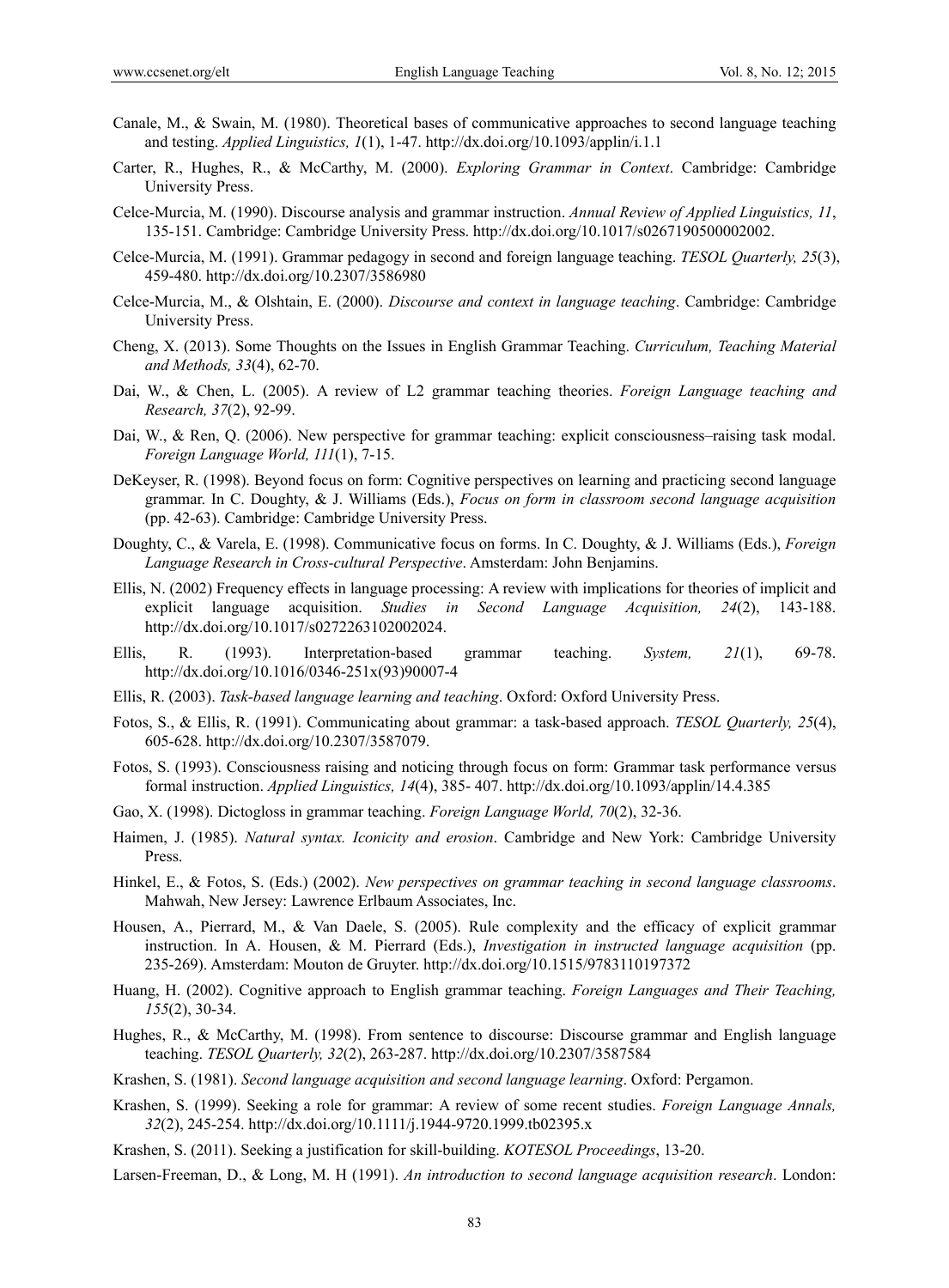Longman.

- Larsen-Freeman, D. (1992). A nonhierarchical relationship between grammar and communication. Part 1. In J. Alatis (Ed.), *Georgetown University round table on language and linguistics 1992* (pp. 158-165). Washington, DC: Georgetown University Press.
- Larsen-Freeman, D. (2002). The grammar of choice. In E. Hinkel, & S. Fotos (Eds.), *New perspectives on grammar teaching in second language classrooms* (pp. 103-118). Mahwah, NJ: Lawrence Erlbaum.
- Larsen-Freeman, D. (2003). *Teaching language: from grammar to grammaring*. Boston: Heinle& Heinle.
- Larsen-Freeman, D. (2012). The emancipation of the language learner. *Studies in Second Language Learning and Teaching, 2*(3), 297-309.
- Larsen Larsen-Freeman, D. (2014a). Teaching grammar. In M. Celce-Murcia, D. M. Brinton, & M. A. Snow (Eds.), *Teaching English as a second or foreign language* (4th ed.) (pp. 256-270). Boston, MA: Heinle/Cengage Learning.
- Larsen-Freeman, D. (2014b). Interlanguage: Another step to be taken. In Z.-H. Han, & E. Tarone (Eds.), *Interlanguage 40 years later* (pp. 203-220). Amsterdam: Benjamins. http://dx.doi.org/10.1075/lllt.39.11ch9
- Larsen-Freeman, D. (2015). Research into practice: Grammar learning and teaching. *Language Teaching, 48*(2), 263-280. http://dx.doi.org/10.1017/s0261444814000408.
- Lin, Z. & Jia, L. (2015). A probe into English grammar teaching innovation. *Foreign Language Learning Theory and Practice, 3*(3), 57-62.
- Liu, X. (2012). Grammar teaching strategies in content-based English teaching. *Theory and Practice of Contemporary Education, 4*(3), 84-86.
- Long. M. H. (1988). Instructed interlanguage development. In L. Beebe (Ed.), *Issues in Second Language Acquisition: Multiple perspectives*. New York: Newbury House.
- Long, M. H. (1991). Focus on form: A design feature in language teaching methodology. In K. de Bot, R. Ginsberg, & C. Kramsch (Eds.), *Foreign language research in cross-cultural perspective* (pp. 39-52). Amsterdam: Benjamins. http://dx.doi.org/10.1075/sibil.2.07lon
- Lyster, R., & Ranta, L. (1997). Corrective feedback and learner uptake: negotiation of form in communicative classrooms. *Studies in Second Language Acquisition, 19*(1), 37-66. http://dx.doi.org/10.1017/s0272263197001034
- Mackey, A., & Oliver, R. (2002). Interactional feedback and children's L2 development. *System, 30*(4), 459-477. http://dx.doi.org/10.1016/s0346-251x(02)00049-0.
- Nan, C. (2015). Content-Based Instruction: Teaching English Grammar to Multilingual Learners at University. *TEAL Monitoba, 30*(3) (In press).
- Nunan, D. (1998). Teaching grammar in context. *ELT Journal, 52*(2), 101-109. http://dx.doi.org/10.1093/elt/52.2.101.
- Paradis, M. (2004). *A neurolinguistic theory of bilingualism*. Amsterdam: Benjamins. http://dx.doi.org/10.1075/sibil.18
- Pawlak, M. (2007). Comparing the effect of focus on form and focus on forms in teaching English third conditional. In M. Pawlak (Ed.), *Exploring focus on form in language teaching* (pp. 5-26). Poznan-Kalisz: Adam Mickiewicz University.
- Pennington, M. (2002). Grammar and communication: new directions in theory and practice. In E. Hinkel, & S. Fotos (Eds.), *New perspectives on grammar teaching in second language classrooms* (pp. 77-98). Mahwah, New Jersey: Lawrence Erlbaum Associates, Inc.
- Richards, J. C., & Reppen, R. (2014). Towards a Pedagogy of Grammar Instruction. *RELC Journal, 45*(1), 5-25. http://dx.doi.org/10.1177/0033688214522622
- Rutherford, W. E. (1987). *Second language grammar: learning and teaching*. New York: Longman. http://dx.doi.org/10.4324/9781315835914
- Rutherford, W. E., & Sharwood, S. (1988). *Grammar and second language teaching: A book of readings*. New York: Newbury House.
- Schneider. J. (2005). Teaching grammar through community issues. *ELT Journal, 59*(4), 298-305.